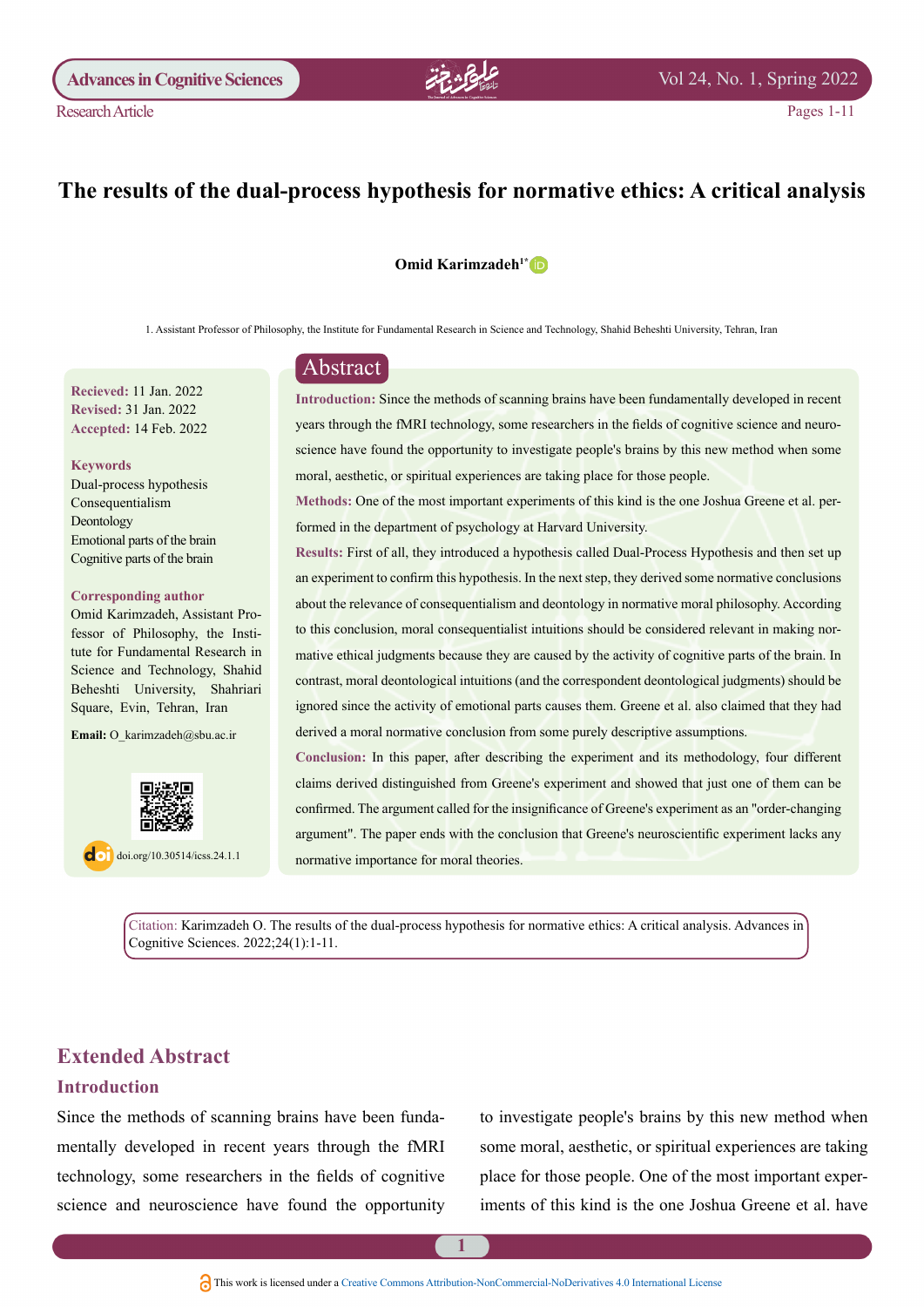done in the department of psychology at Harvard University. First of all, they introduced a hypothesis called dual-process hypothesis and then set up an experiment to pothesis, characteristically deontological judgments are confirm this hypothesis. According to dual-process hycesses drive characteristically consequential judgments driven by emotional processes, whereas cognitive prodict about a given case. After confirming the dual-process and these processes compete for one's overall moral verhypothesis by experimental findings. Greene et al. claim that this hypothesis should be considered as evidence for the judgment that the consequentialist moral theories should be preferred over deontological moral ones.

#### **Methods**

This paper is mainly based on the study of the original and primary written sources on this issue and has tried to obtain some specific results about the descriptive and odology through the methods of conceptual analysis and normative aspects of Greene's experiment and its methphilosophical arguments in the ways, which are usual in contemporary philosophy of mind and moral philosophy in the analytical tradition.

## **Results**

As mentioned earlier, Greene et al. then argue that they are justified in deriving some normative conclusions about the relevance of consequentialism and deontology sidered relevant in making normative ethical judgments clusion, moral consequentialist intuitions should be conin normative moral philosophy. According to this conbecause they are caused by the activity of cognitive parts of the brain. In contrast, moral deontological intuitions (and the correspondent deontological judgments) should be ignored since the activity of emotional parts causes them. Greene and his colleagues also claimed that they had derived a moral normative conclusion from some

purely descriptive assumptions.

By putting Greene's arguments and claims under scrutiny. guished in Greene's neuroscientific project. According to four different claims about normative ethics were distinthe first claim, consequentialist intuitions are caused by itions are caused by emotional parts. The second claim is cognitive parts of the brain, whereas deontological intuthat consequentialist moral intuitions are essential from a normative ethical point of view and, therefore, should respondent consequentialist moral judgments. The third be respected and be employed in order to making corant from an ethical point of view and, therefore, should claim is that deontological moral intuitions are unimportbe ignored. In other words, moral judgments, which are based upon the deontological moral intuitions should not be considered as justified judgments. According to the cessful in deriving some normative moral conclusions fourth claim, Greene and his colleagues have been sucer words, they have derived "out" from "is". From this on the basis of purely descriptive assumptions. In othstudy's point of view, just the first claim is acceptable, ment called for rejecting the second and third claims as and all three other claims should be rejected. The arguan "order-changing argument". According to Greene's argument, when people are confronted with the first moral nitive parts of their brains are activated. This activation scenario -Trolley Dilemma- in the experiment, the cogments about the scenario. On the other hand, when peo-<br>ple are confronted with the second moral scenario – the causes the correspondent consequentialist moral judg-<br>ments about the scenario. On the other hand, when peo-Footbridge Dilemma- the emotional parts of their brains dent deontological moral judgments about the scenario. are activated, and this activation causes the correspon-Then Greene et al. state that those factors that added to the first scenario and transformed it into the second one ontological moral intuitions are caused by the influence are morally irrelevant factors. If this is so, people's de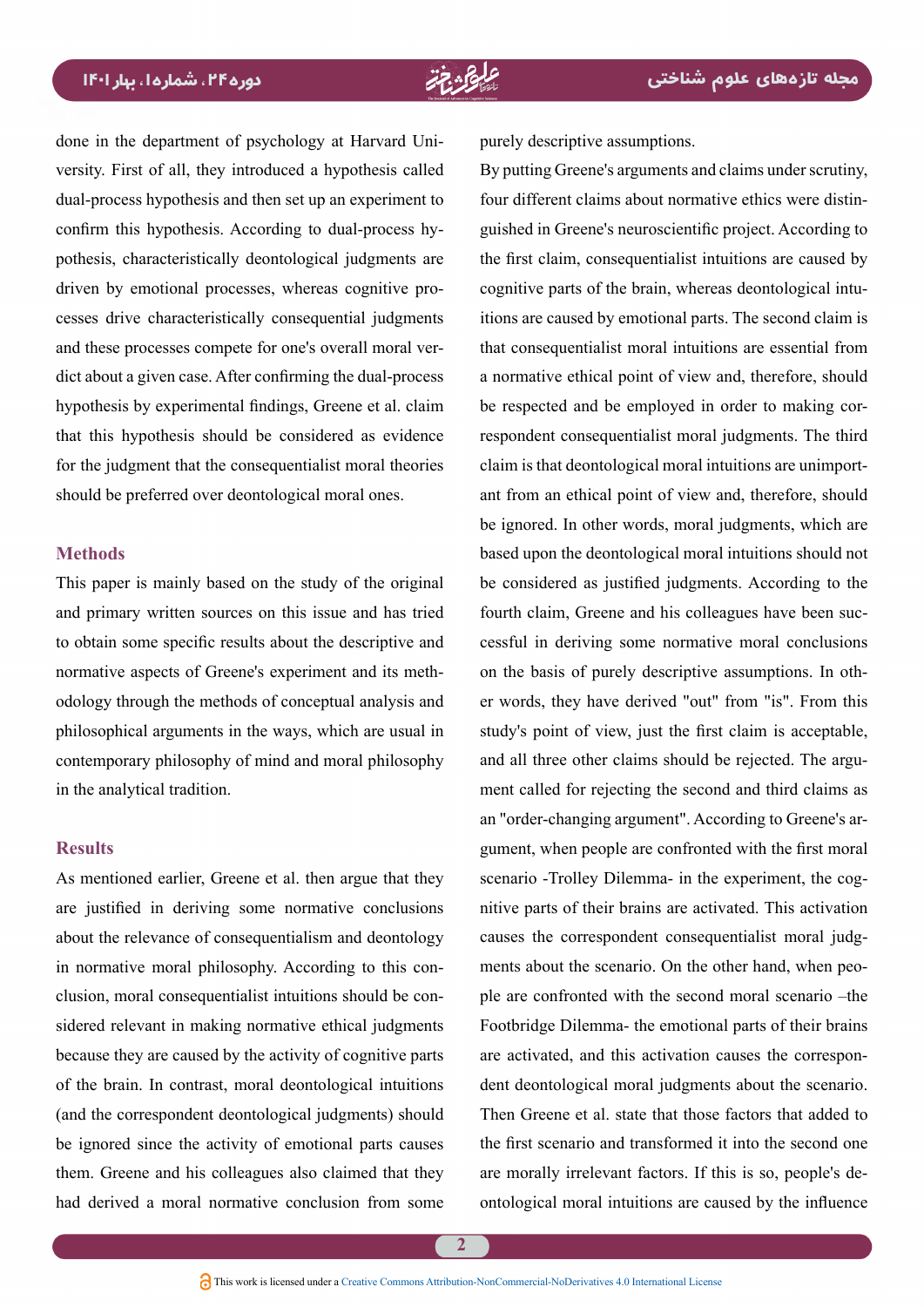of some irrelevant moral factors and, therefore, should be ignored. The order-changing argument says that if we change the order of introducing two scenarios, then the contrary conclusion can be derived. This means that if people are first confronted with the Footbridge scenario, their moral deontological intuitions are activated. Then bridge scenario, we can turn it into a Trolley dilemma. by adding some irrelevant moral factors to the Footley dilemma is result from some irrelevant moral factors tion of the consequentialist moral intuitions in the Trol-Now, so the argument goes, we can say that the activaand, therefore, should be ignored. The order-changing argument shows that Greene's second and third claims rent study has shown that the claim should be considered are unacceptable. In the case of the fourth claim, the curas begging the question. Contrary to the claim Greene et al. have made, they really do not derive a normative scientific assumptions. There is at least one normative moral conclusion on the basis of just descriptive neuroassumption in their argument that the added factors that turned "Trolley Dilemma" into "Footbridge Scenario" are morally irrelevant. The claim of irrelevance here is tion that reappears in the conclusion of the argument as actually a normative assumption. So it is this assumpa normative claim. This means that the fourth claim is a kind of begging the question and, therefore, should be rejected.

#### **Conclusion**

The paper shows that among the four different claims, the author identified that just the first one is acceptable, and the other three normative ones should be rejected. Since the first claim is entirely descriptive, it can be concluded that Greene's neuroscientific experiment lacks any nor-<br>mative importance for moral theories.

## **Ethical Considerations**

#### **Compliance** with ethical guidelines

There are no ethical considerations in the research relevant to this study.

#### **contributions' Authors**

The author of this paper has not received any contribution in the process of writing.

#### **Funding**

No financial support has been received from any organization for this study.

#### **Acknowledgments**

The author appreciates the help of anonymous referees of the journal.

#### **Conflict of interest**

This study did not have any conflict of interest.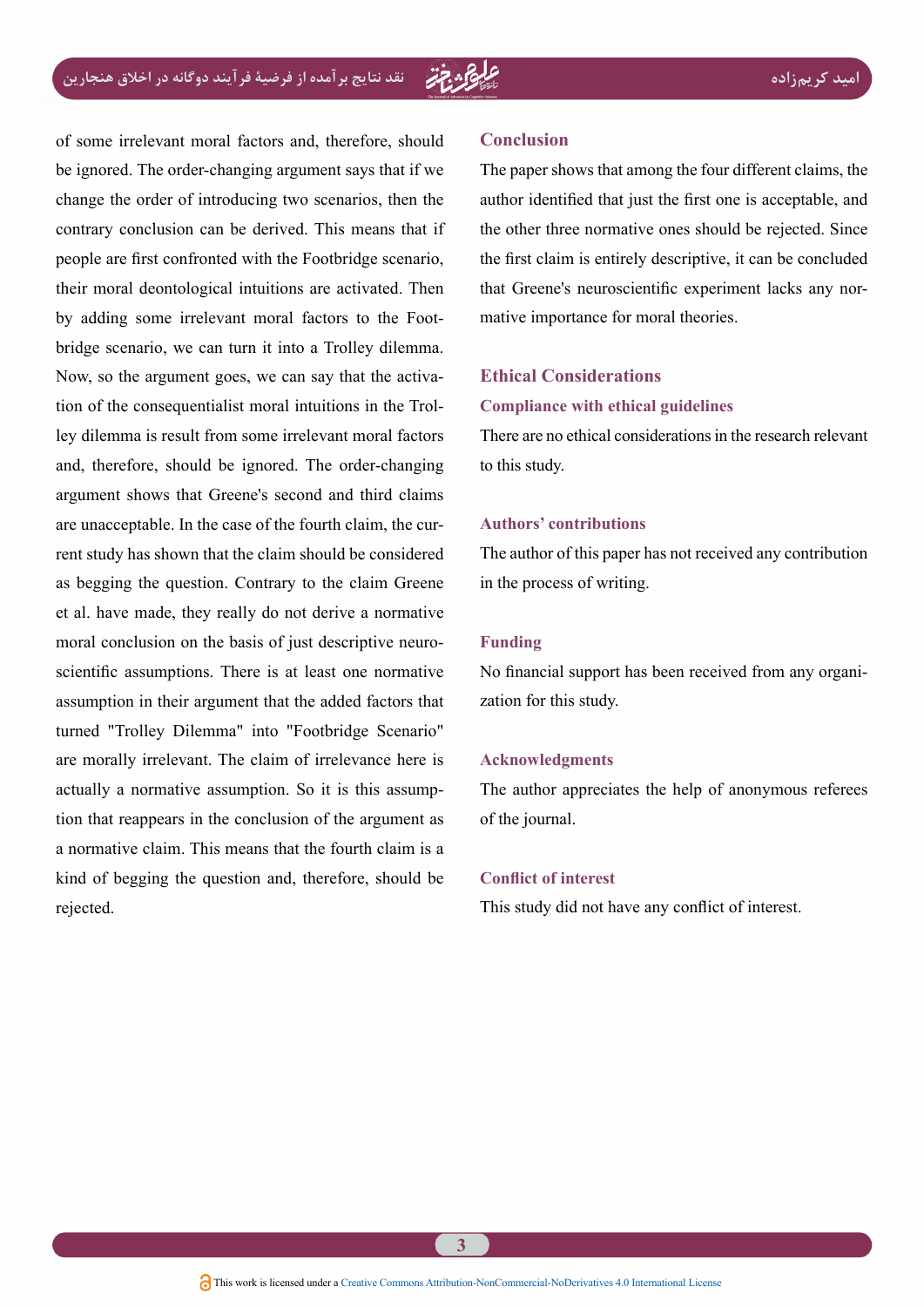مقاله پژوهشی



# **نقد نتایج برآمده از فرضیة فرآیند دوگانه در اخالق هنجارین**

## **۱[\\*](https://orcid.org/0000-0003-4390-0749) امید کریم زاده**

.1 استادیار فلسفه، پژوهشکده مطالعات بنیادین علم و فناوری، دانشگاه شهید بهشتی، تهران، ایران

چکیده

# **دریافت: 1400/10/21 اصالح نهایی: 1400/11/11 پذیرش: 1400/11/25**

# **واژههای کلیدی** فرضیه فرایند دوگانه نتیجهگرایی وظیفهگرایی بخشهای عاطفی مغز بخشهای شناختی مغز

## **نویسنده مسئول**

امید کریمزاده، استادیار فلسفه، تهران، اوین، ميدان شهریاری، دانشگاه شهید بهشتی، پژوهشکده مطالعات بنیادین علم و فناوری **ایمیل:** ir.ac.sbu@karimzadeh\_O



 $\log$  doi.org/10.30514/icss.24.1.1

**مقدمه:** تحول روشهای اسکن مغز با استفاده از فناوری fMRI این امکان را برای پژوهشگران حوزههای علوم شناختی و عصبشناسی فراهم کرده است تا مغز افراد مختلف را در هنگام تجربههای اخالقی، زیبایی شناختی و معنوی مورد بررسی قرار دهند و نتایجی هنجارین درباره نظریههای اخالقی، زیبایی شناختی یا دینی بگیرند. **روش کار:** در این مقاله منابع دست اول و اصلی مورد استفاده قرار گرفتهاند و کوشش شده است با استفاده از روش تحلیل مفهومی و به کارگیری شیوه متعارف استدالل فلسفی نتایج مورد نظر به دست آیند. **یافتهها:** در این مقاله پس از معرفی این فرضیه فرایند دوگانه و توضیح چگونگی تایید تجربی آن، چهار ادعای متفاوت

برآمده از آن از یکدیگر جدا شدهاند و همه آن ادعاها به ترتیب مورد نقد و بررسی قرار گرفتهاند. در این مقاله نشان دادهام که تنها ادعای اول Greene و همکارانش که ادعایی صرفاً تجربی و توصیفی است می تواند مورد قبول قرار گیرد. ادعاهای دوم و سوم که نتایجی هنجارین درباره ترجیح نظریه اخالقی نتیجهگرایی بر نظریه اخالقی وظیفهگرایی مطرح میکنند قابل دفاع نیستند. قابل دفاع نبودن ادعاهای دوم و سوم را از طریق استدالل جابهجایی نشان دادهام. نشان دادهام که ادعای چهارم نوعی مصادره به مطلوب است.

**نتیجهگیری:** پژوهش تجربی Greene و همکارانش تنها به تایید نتیجهای توصیفی درباره ارتباط بخشهای شناختی مغز با شهودهای نتیجهگرایانه از یک سو و ارتباط بخشهای عاطفی مغز با شهودهای وظیفهگرایانه از سوی دیگر منجر میشود و هیچ نتیجه هنجارینی درباره نظریههای اخالقی رقیب -وظیفهگرایی و نتیجهگرایی- نمیتوان گرفت.

## **مقدمه**

در سالهای اخیر با تحول روشهای تجربی به کار رفته در علوم عصبشناختی و شناختی و امکان بررسی دقیق وضعیت مغزی افراد هنگام مواجهه با رویدادهای مختلف، برخی از پژوهشگران روانشناسی شناختی آزمایشهایی ترتیب دادهاند و درباره برخی مناقشههای مشهور فلسفی نتایجی از آن آزمایشها گرفتهاند. یکی از مشهورترین این آزمایشها پروژهای است که Greene و همکارانش در دپارتمان

روانشناسی دانشگاه هاروارد انجام دادهاند )[۱\(](#page-10-0). او و همکارانش ابتدا فرضیهای را به نام فرضیه فرایند دوگانه معرفی کردهاند که بر اساس آن داوریهای اخالقی وظیفهگرایانه از فرآیندهای مربوط به بخشهای عاطفی مغز ناشی میشوند در حالی که داوریهای اخالقی نتیجهگرایانه از فرآیندهای مربوط به بخشهای شناختی مغز سرچشمه میگیرند. وی و همکاران با طراحی آزمایشی چند مرحلهای از طریق اسکن مغز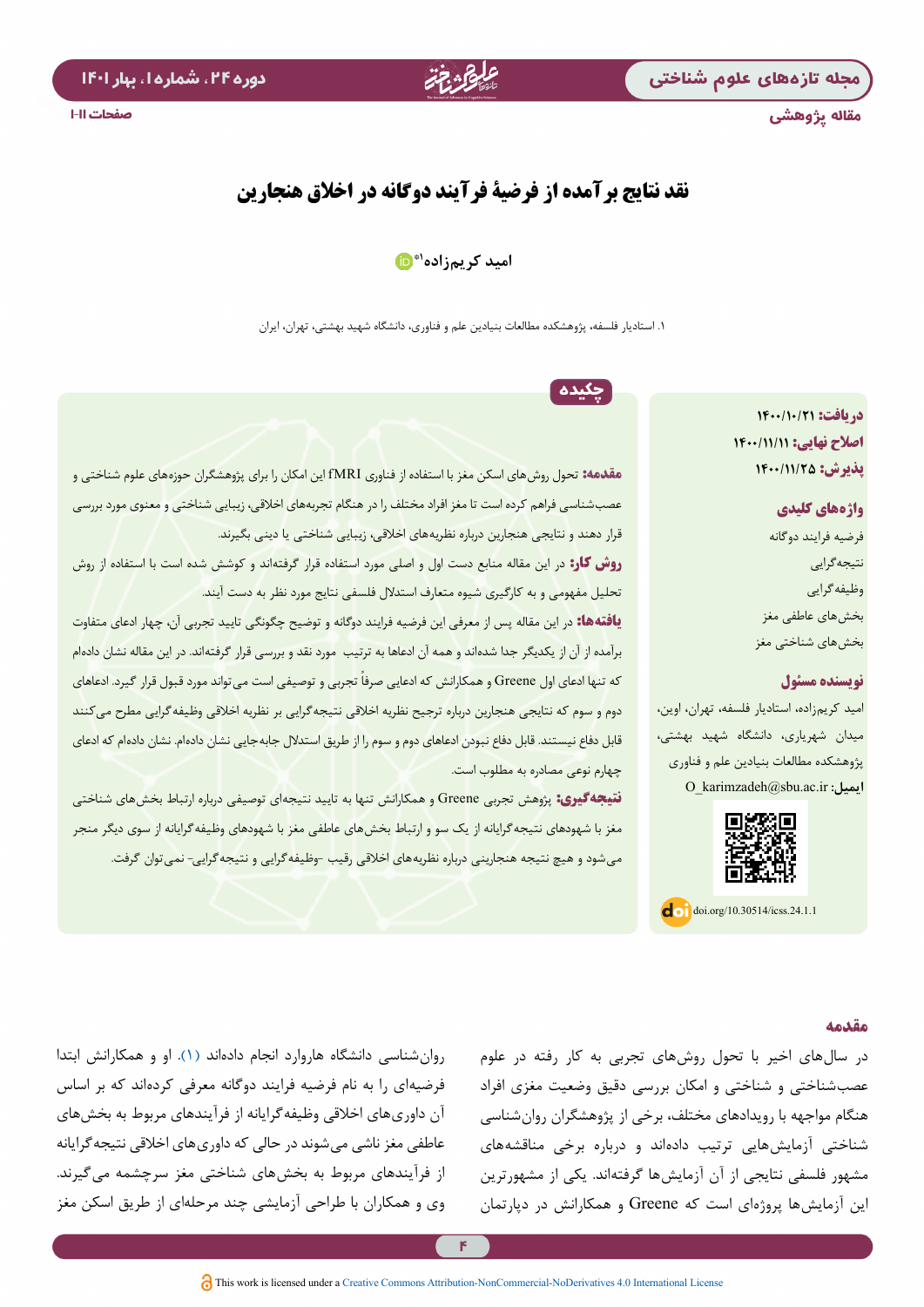شرکتکنندگان با استفاده از فناوری fMRI نتایجی در تایید فرضیه فرایند دوگانه به دست آوردهاند. آنان سپس این نتیجه تجربی را برای به دست آوردن نتایجی هنجارین درباره نظریههای وظیفهگرایی و نتیجهگرایی در اخالق مورد استفاده قرار دادهاند و به عالوه ادعا کردهاند که در پروژه آنها نتیجهای هنجارین از مقدماتی صرفاً توصیفی استنتاج شده است. در این مقاله پس از توصیف مراحل انجام آزمایش Greene و همکاران، نتایج مختلفی را که ممکن است از این آزمایش گرفته شود به چهار ادعای متمایز تقسیم میکنم و سپس هر یک از ادعاها را به ترتیب نقد و بررسی خواهم کرد.

نمونهای که Greene و همکارانش برای بررسی کارکرد شهودهای اخالقی از دیدگاه دادهها و پژوهشهای عصبشناختی برگزیدهاند، نمونهای است در فلسفه اخالق معاصر که با عنوان معمای کامیون یا معمای واگن شهرت یافته است [\)](#page-10-3)[2](#page-10-1)[-](#page-10-2)[4](#page-10-3)[\(](#page-10-1) ابتدا دو سناریوی زیر را در نظر بگیرید:

سناریوی واگن: فرض کنید که شما پشت فرمان واگنی نشستهاید که کنترل حرکتاش از دست شما خارج شده است. واگن دارد به سرعت به یک دوراهی نزدیک میشود و از آنجا که امکان توقفاش وجود ندارد ً باید از یکی از دو مسیر دوراهی بگذرد. روی مسیر سمت چپ ضرورتا پنج کارگر راهآهن مشغول کارند در حالی که روی مسیر سمت راست تنها یک کارگر در حال کار است. اگر شما به عنوان راننده واگن هیچ کاری انجام ندهید واگن خودبهخود به مسیر چپ خواهد رفت و پنج کارگر را خواهد کشت. تنها کاری که شما برای جلوگیری از مرگ این پنج تن میتوانید بکنید این است که اهرمی را که زیر فرمان قرار دارد به طرف بالا بکشید. بالا کشیده شدن اهرم واگن را به مسیر سمت راست خواهد برد و یک کارگر کشته خواهد شد. حال پرسش این است که آیا کشیدن اهرم و باعث مرگ یک کارگر شدن برای جلوگیری از مرگ پنج کارگر دیگر اخلاقاً درست است؟

سناریوی مرد روی پُل: فرض کنید که همان واگن سناریوی قبل در حالی که کنترل از دست رانندهاش خارج شده روی مسیر راهآهن با سرعت در حال حرکت است. در ادامه مسیر این واگن پنج کارگر روی ریل راهآهن در حال کارند و اگر واگن به حرکتاش ادامه دهد و با آنها برخورد کند هر پنج نفر کشته خواهند شد. روی مسیر راهآهن پُلی قرار دارد که میان واگن و کارگرها واقع است. این بار شما روی پُل هستید و نزدیک شدن واگن را مشاهده میکنید. اتفاقاً چند متر آن طرفتر مرد چاق غریبهای هم روی پُل ایستاده است. تنها کاری که شما میتوانید برای جلوگیری از کشته شدن آن پنج کارگر بکنید آن است که مرد چاق را هل دهید و از بالای پُل روی مسیر حرکت واگن بیاندازید. اگر مرد

چاق روی مسیر بیفتد کشته خواهد شد اما جلوی حرکت واگن را نیز خواهد گرفت و پنج کارگر نجات خواهند یافت. حال پرسش این است که آیا هل دادن و انداختن مرد چاق از روی پُل اخلاقاً درست است. هر کسی در مواجهه با هر یک از این دو سناریو ممکن است با استناد به استدلالی معیّن پاسخ مشخصی بدهد. مشکل در این نیست که چه پاسخی باید به سناریوی اول یا دوم داد بلکه مشکل در این است که بر اساس شواهد تجربی افراد مختلفی که در معرض این دو سناریو قرار می گیرند پاسخهای ظاهراً ناسازگار به آنها میدهند. شهود اخلاقی اکثر افرادی که با سناریوی اول مواجه میشوند این است که کشیدن اهرم اخلاقاً کار درستی است. به عبارت دیگر به نظر آنها اخلاقاً درست میآید که برای جلوگیری از کشته شدن پنج نفر اخلاقاً باید یک نفر را قربانی کرد. اما همین افراد هنگامی که با سناریوی مرد روی پُل مواجه می ِ شوند شهودشان این است که هل دادن و انداختن مرد چاق از روی پُل اخلاقاً درست نیست. به عبارت دیگر در اینجا نمیتوان برای نجات پنج نفر، یک نفر را قربانی کرد (۱). حال پرسش اصلی این است که ِ این تفاوت در واکنش اخالقی یا تفاوت در شهودهای اخالقی افراد را در مواجهه با این دو سناریو چگونه باید توضیح داد. این تفاوت در قضاوت اخالقی افراد از آنجا عجیب و محتاج تبیین است که به نظر میآید در هر دو سناریو با یک موضوع یا یک اصل طرف هستیم که عبارت است از قربانی کردن یک نفر برای نجات جان پنج نفر.

قضاوت اخالقی افراد را در مواجهه با این دو سناریو میتوان مصداق دو نظریة مهم و رقیب در تاریخ فلسفة اخالق دانست. ایدة اساسی یکی از این نظریهها که نتیجهگرایی یا پیامدگرایی در اخالق )Consequentialism Moral )نامیده میشود این است که امر اساسی در تعیین اخالقی بودن یا نبودن یک کنش، نتیجهای است که انجام آن کنش به همراه میآورد. به عبارت دیگر کنشی اخالقی است که بهترین نتیجة ممکن را در میان سایر کنشهای بدیل به همراه داشته باشد [\)](#page-10-5)،[۵](#page-10-5) [6](#page-10-4)(. مطابق این نظریه در سناریوی اول شما صرفاً با دو کنش روبهرو هستید که باید کنش اخلاقی را از میان آنها انتخاب کنید. کنش اول عبارت است از هیچ کاری نکردن که این کنش به مرگ پنج نفر میانجامد. کنش دوم عبارت است از کشیدن اهرم که این کنش به مرگ یک نفر میانجامد. با اضافه کردن این فرض که ارزش جان همة این افراد با هم مساوی است میتوان نتیجه گرفت که کنش دوم (یعنی کشیدن اهرم) نتیجهای پنج برابر بهتر از کنش اول دارد. بنابراین بر اساس نتیجهگرایی در اخالق کشیدن اهرم کنش اخالقی است. چنانکه گفتیم بیشتر افرادی که با سناریوی واگن مواجه میشوند قضاوتی اخالقی از خود بروز میدهند که با نتیجهگرایی در اخالق سازگار است. بر این اساس میتوان گفت که شهود اخالقی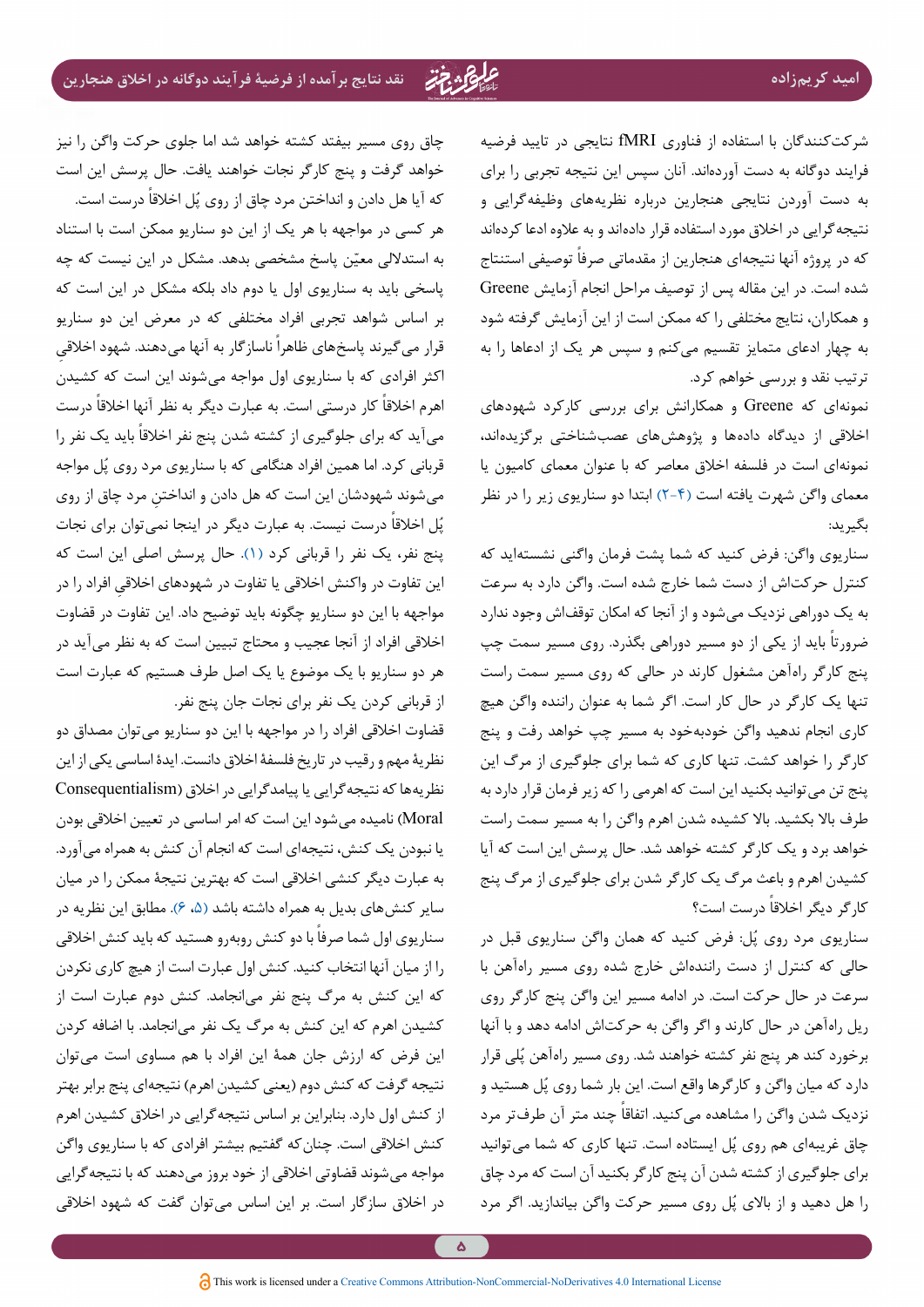بیشتر افراد در مواجهه با سناریوی واگن شهود نتیجهگرایانه است. اما در تاریخ فلسفة اخالق نظریة مهم دیگری وجود دارد که عموما آن را وظیفهگرایی در اخلاق (Deontology in Ethics) می نامند و Kant Immanuel را مهمترین نماینده آن به شمار میآورند. ایدة اساسی وظیفهگرایی در اخالق آن است که اخالقی بودن یا نبودن یک کنش اصولاً ربطی به نتایجی که آن کنش به همراه خواهد داشت ندارد. ممکن است کنشی غیراخالقی نتایج خوبی به همراه داشته باشد )یا حتی بهترین نتیجة ممکن را از میان مجموعهای از گزینهها به همراه داشته باشد) یا این که کنشی اخلاقی نتایج نامطلوبی به همراه داشته باشد. بر اساس وظیفهگرایی اخالقی، نتیجه و اخالق ربطی به یکدیگر ندارند بلکه آن چیزی که اخالقی بودن یک کنش را تعیین میکند ِ آن است که شخص بتواند وجوب آن عمل را از مقتضیات عقل عملی (categorical imperatives in Practical Reason) استنتاج کند. Kant شرح مفصلی به دست میدهد که عقل عملی چگونه و با استناد به چه اصولی وظایف اخلاقی را استنتاج می کند (۶، ۷[\)](#page-10-4). با توجه به این یده می توان گفت هُل دادن و پایین انداختنِ یک فرد بی گناه از روی پُل خلاقاً نادرست است و نادرستی آن را می¤وان از ملاحظات عقل عملی استنتاج کرد. این عمل هر نتیجهای که به دنبال داشته باشد تغییری در غیراخالقی بودن آن به وجود نمیآید. چنان که گفتیم بیشتر افرادی که با سناریوی مرد روی پُل مواجه میشوند قضاوتی اخلاقی از خود بروز میدهند که با وظیفهگرایی در اخالق سازگار است. بر این اساس میتوان گفت که شهود اخالقی بیشتر افراد در مواجهه با سناریوی مرد روی پُل شهود وظیفهگرایانه است. بنابراین پرسش اساسی را میتوان به این صورت هم مطرح کرد که چرا افراد در مواجهه با دو سناریویی که کلیات یکسان دارند یک بار قضاوت اخالقی مبتنی بر نتیجهگرایی از خود نشان میدهند و بار دیگر قضاوت اخالقی مبتنی بر وظیفهگرایی.

## **روش کار**

Greene روانشناس و پژوهشگر دانشگاه هاروارد به همراه تعدادی از همکاران خود با استناد به پژوهشی در روان شناسی تجربی و علوم اعصاب، تبیینی تجربی برای تفاوت قضاوتهای اخلاقی افراد در دو سناریوی فوق ارائه کردند [\)](#page-10-9)[8](#page-10-7)[-](#page-10-8)[10](#page-10-9)[\(](#page-10-7). بخش اول این پژوهش که کاری صرفاً تجرب<u>ی -</u>توصیفی بود بر دو تمایز عمده استوار شده بود. نخستین تمایز همانی است که پیش از این با عنوان تمایز قضاوتهای اخالقی نتیجهگرایانه و قضاوتهای اخالقی وظیفهگرایانه به آن اشاره کردیم. تمایز دوم مورد استناد Greene و همکارانش عبارت است از تمایز میان فرآیندهای عاطفی )processes Emotional )در مغز، و فرآیندهای

شناختی )processes Cognitive )در مغز. او و همکاران عبارت »فرایندهای عاطفی« را برای اشاره به آن دسته از فرآیندهای تحلیل داده در مغز به کار میبرند که مستلزم بازنماییهای رفتاریاند که تأثیرهای خودانگیخته به دنبال میآورند و در نتیجه دارای نوعی نیروی انگیزشی مستقیم و بیواسطهاند. در مقابل عبارت »فرآیند شناختی« برای اشاره به آن دسته از فرآیندهای تحلیل داده در مغز به کار میرود که مستلزم بازنماییهای خنثی هستند و به طور خودانگیخته واکنشهای رفتاری معینی را به همراه ندارند. ویژگی ِ های اصلی فرآیندهای عاطفی ین است که اولاً سریع و آساناند به این معنی که بر اساس حجم ً محدودی از دادهها واکنشهای رفتاری سریع به همراه میآورند؛ و ثانیا فرآیندهایی هستند با دامنه محدود (domain-specific processes) به این معنی که به دستة محدودی از موضوعات واکنش نشان میدهند ׇֺ֖֚֚֚<br>֧֚֝<br>֚֚֝ و نه به طور کلی به هر موضوعی. در مقابل فرآیندهای شناختی اوال کندتر هستند و ثانیاً دامنه محدودی ندارند. فرآیندهای شناختی عموماً آن دسته از فرآیندهای مغزیاند که در مواردی مانند استدالل انتزاعی، فرآیند حل مسأله و کنترل خویشتن به کار میروند. مناطقی از مغز که با فرآیندهای عاطفی همبسته هستند عبارتاند از کورتکس مدیال پریفرانتال )cortex prefrontal medial)، پوستریور سینگولِیت )cingulate posterior)، پوستریور سوپریور تمپورال سولکوس (posterior superior temporal sulcus)، لَب اینفریور پاریتال (amygdala) و آمیگدالا (posterior superior temporal sulcus) مناطقی از مغز که با فرآیند شناختی همبستهاند عبارتاند از کورتکس پریفرانتال دورسولترال (dorsolateral prefrontal cortex) و لُب پاریتال (parietal lobe).

Greene و همکاران با داشتن این دو نوع تمایز این پرسش را مطرح کردند که کدام یک از فرآیندهای مغزی (عاطفی و شناختی) به کدام یک از قضاوتهای اخلاقی (نتیجهگرایانه و وظیفهگرایانه) مرتبط است. آنها در پاسخ به این پرسش فرضیهای را مطرح کردند که فرضیة فرآیند دوگانه )Hypothesis Process-Dual )نامیده میشود. این فرضیه را میتوان به شکل زیر صورتبندی کرد:

## **فرضیه فرآیند دوگانه )Hypothesis Process-Dual):**

قضاوتهای اخالقی وظیفهگرایانه از فرآیندهای عاطفی مغز ناشی میشوند در حالی که قضاوتهای اخالقی نتیجهگرایانه از فرآیندهای شناختی مغز ناشی میشوند. به عالوه هرگاه شخص با یک سناریوی خلاقی معیّن روبهرو میشود این دو نوع فرآیند مغزی برای ساختن ِ قضاوت اخالقی شخص در آن سناریو با هم رقابت میکنند [\)](#page-10-8)،[۹](#page-10-8) [۱۱\(](#page-10-10).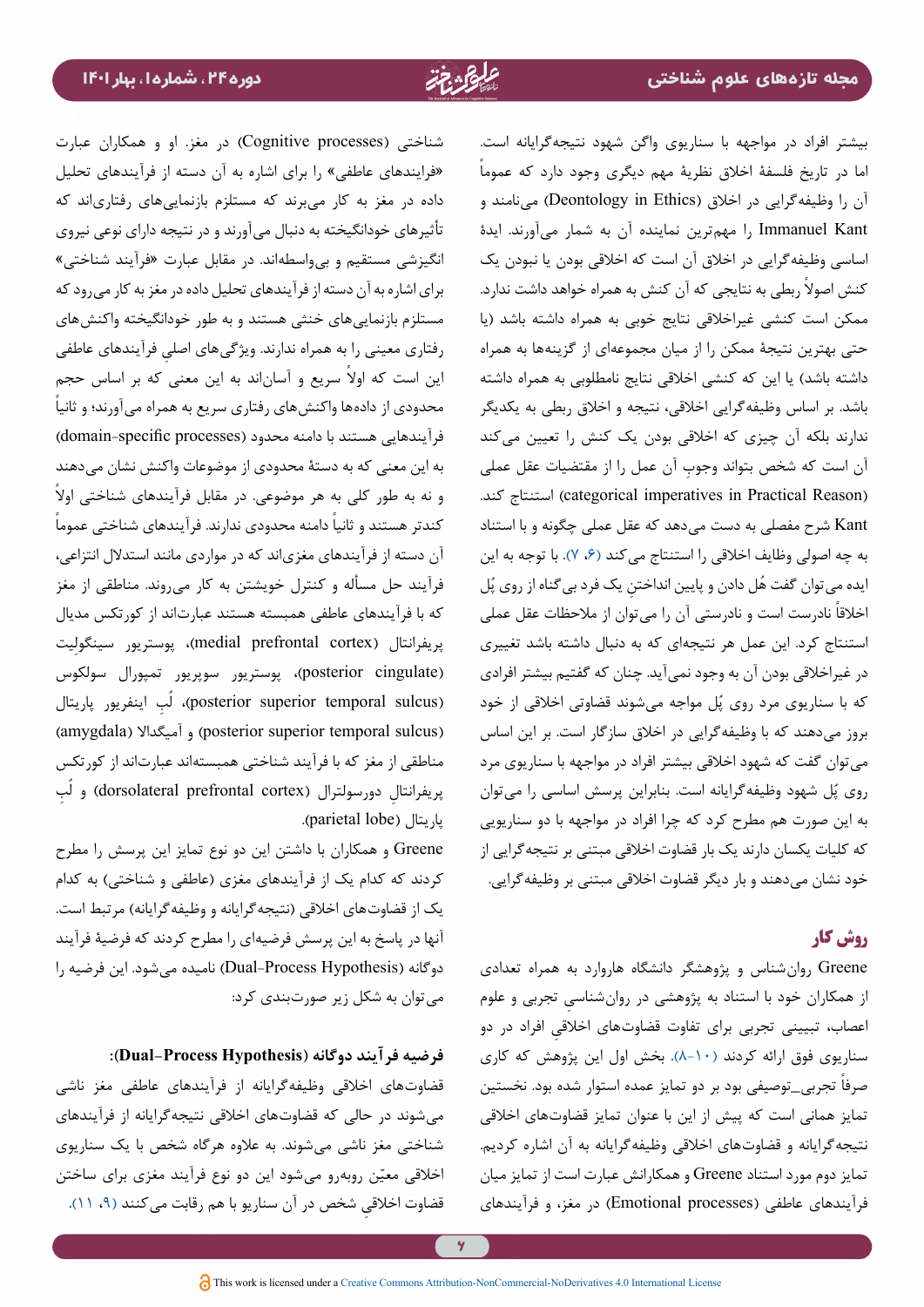فرضیهٔ فرآیند دوگانه از یک سو به جدالی اشاره می کند که میان عقل و عواطف در جریان است و اینکه هر یک از این دو می کوشند در شکل دادن به قضاوتهای اخالقی ما از یکدیگر سبقت بگیرند. این جدال مورد توجه فیلسوفان نیز واقع شده است [\)۱۱](#page-10-10)(.

اما آن بخشی از فرضیة فرآیند دوگانه که تازگی دارد این است که Greene و همکارانش ادعا میکنند که قضاوتهای اخالقی وظیفه گرایانه ناشی از فرآیندهای عاطفی است و قضاوتهای اخلاقی نتیجهگرایانه ناشی از فرآیندهای شناختی. این در حالی است که تصور فیلسوفان عموماً عکس این بوده است. در طول تاریخ فلسفه قضاوتهای وظیفهگرایانه را آن دسته از قضاوتهای اخالقی دانستهاند که مشخصا از عقل و قوای عقلی انسان ناشی میشود. برای نمونه و همانطور که اشاره شد کانت ادعا میکند که این قضاوتها را میتوان از مقتضیات عقل عملی استنتاج کرد (۶). در مقابل معمولاً قضاوتهای نتیجه گرایانه را ناشی از دخالت احساسات یا عواطف افراد در سناریوهای اخالقی به شمار میآورند. بنابراین فرضیة فرآیند دوگانه در عین اشاره به جدالی قدیمی، رابطة میان عناصر آن را معکوس میکند )[،۹](#page-10-8) [۱۱](#page-10-10)(.

اکنون این پرسش مطرح میشود که سناریوهای واگن و مرد روی ُل چه تفاوت اساسی با یکدیگر دارند. فیلسوفان اخالق کوشیدهاند پ با استفاده از انواع استدلال های اخلاقی (Moral reasoning) و به شیوهای هنجارین )Normative )به پرسش فوق پاسخ دهند [\)،۱۲](#page-10-12) [۱۳\(](#page-10-11). Greene در مقابل میکوشد به شیوهای تجربی\_توصیفی و با استناد به ویژگیهای فیزیکی و فیزیولوژیکی این دو سناریو آنها را از هم تفکیک کند. از نظر وی سناریوی واگن نمونهای است از نوعی سناریوی اخالقی که میتوان آن را نوع سناریوی غیرشخصی )Impersonal )نامید. از سوی دیگر نمونه مرد روی پُل متعلق است به نوعی از سناریوهای خلاقی که معمولاً آنها را سناریوهای شخصی (Personal) میiامند. سناریوهای شخصی دارای سه ویژگی اساسیاند که به شیوة توصیفی معیّن میشوند. اول این که در این سناریوها کنشی که دربارهٔ انجام آن بحث می شود به گونهای است که اگر انجام شود آسیب بدنی جدّی وارد خواهد کرد. دوم این که این آسیب به کسی وارد خواهد شد که می توان او را موجودی ]انسانی[ با ویژگی ً های کامال شخصی در نظر گرفت. منظور از داشتن ویژگیهای کاملاً شخصی این است که فرد در معرض ِ آسیب به عنوان یک شخص معین در نظر آسیبزننده جلوه میکند نه یک موجود کلی که ویژگیهای شخصیاش برای آسیبزننده روشن ْ نیست. سوم این که در سناریوهای شخصی، آسیب زدن محصول منحرف کردن آسیب دیگری از شخص دیگری نیست بلکه گونهای عاملیت )Agency )در آن نهفته است به گونهای که میتوان گفت

عملی که دربارة انجام آن بحث میشود به شکلی مستقیم از خواست یا ارادة آسیبزننده نشأت گرفته است. به عبارت دیگر، در این سناریوها آسیبزننده به شکل آگاهانه خواسته است به کسی آسیب بزند نه آن که این آسیب به شکل ناخواسته و صرفاً به عنوان نتیجهٔ فرعی عمل دیگری رخ داده باشد. از نظر Greene هر سناریویی که این سه ویژگی ِ را باهم داشته باشد از موارد سناریوی اخالقی شخصی به شمار میآید. در مقابل، در سناریوهای اخالقی غیرشخصی، دستکم یکی از این سه مورد مفقود است.

همان طور که پیش از این اشاره کردیم سناریوی واگن عمدتاً بر انگیزانندهٔ شهود اخالقی نتیجه ِ گرایانة افراد است در حالی که سناریوی مرد روی پل معمولاً شهودهای اخلاقی وظیفهگرایانهٔ اشخاص را بر میانگیزد. Greene و همکارانش پس از معرفی سناریوهای اخالقی شخصی و غیرشخصی و تبیین تمایز آنها، این فرض را مطرح میکنند که این ِ تمایز فرق میان سناریوی واگن و مرد روی پل را توضیح میدهد. به نظر آنها این دو تمایز با هم اینهماناند. برای تبیین این موضوع، آنها تصمیم گرفتند فعالیت نورونی مغز افراد و نیز زمان پاسخگویی آنها را در واکنش به سناریوهای شخصی و غیرشخصی با استفاده از فناوری fMRI اندازهگیری کنند.

آنها گروهی از افراد را برای پاسخگویی به سه نوع سناریوی متفاوت انتخاب کردند. این افراد باید به حدود ۲۰ سناریوی اخالقی شخصی، حدود ۲۰ سناریوی اخالقی غیرشخصی، و حدود ۲۰ سناریوی غیرمرتبط با اخالق پاسخ میدادند در حالی که مغزشان به وسیلة دستگاه fMRI در حال بررسی بود [\)۱](#page-10-0)(. فعالیت نورونی مغز افراد و ناحیههایی از مغز که در هر مورد فعالیت بیشتری میکرد به وسیلة دستگاه fMRI کنترل میشد. این دستگاه از طریق تعیین مسیرهایی که خون دارای اکسیژن در آنها ازدیاد پیدا میکرد، محلهای ازدیاد فعالیت نورونی را در مغز مشخص میکرد. به گفتهٔ آزمایشکنندگان این روش یکی از دقیق ترین روشهای اندازهگیری سطح فعالیت نورونی در نواحی مختلف مغز به شمار میآید )[۱\(](#page-10-0). نتیجهای که Greene و همکارانش از این آزمایش گرفتند بسیار جالب توجه بود. آنها دریافتند که در افرادی که به سناریوهای اخالقی شخصی پاسخ میدهند فعالیت عمدة نورونی در آن بخشهایی از مغز که با فرآیندهای عاطفی/احساسی ارتباط دارند روی میدهد. از سوی دیگر اکثر فعالیتهای نورونی در مغز کسانی که به سناریوهای اخالقی غیرشخصی پاسخ میدادند در ناحیههایی از مغز آنها روی میداد که به فعالیتهای شناختی مرتبطاند. به عالوه در افرادی که به سناریوهای اخالقی شخصی پاسخ میدادند، زمان پاسخگویی ِ به سناریوهای شخصی نامرتب و درهم ریخته به طور متوسط ۲ ثانیه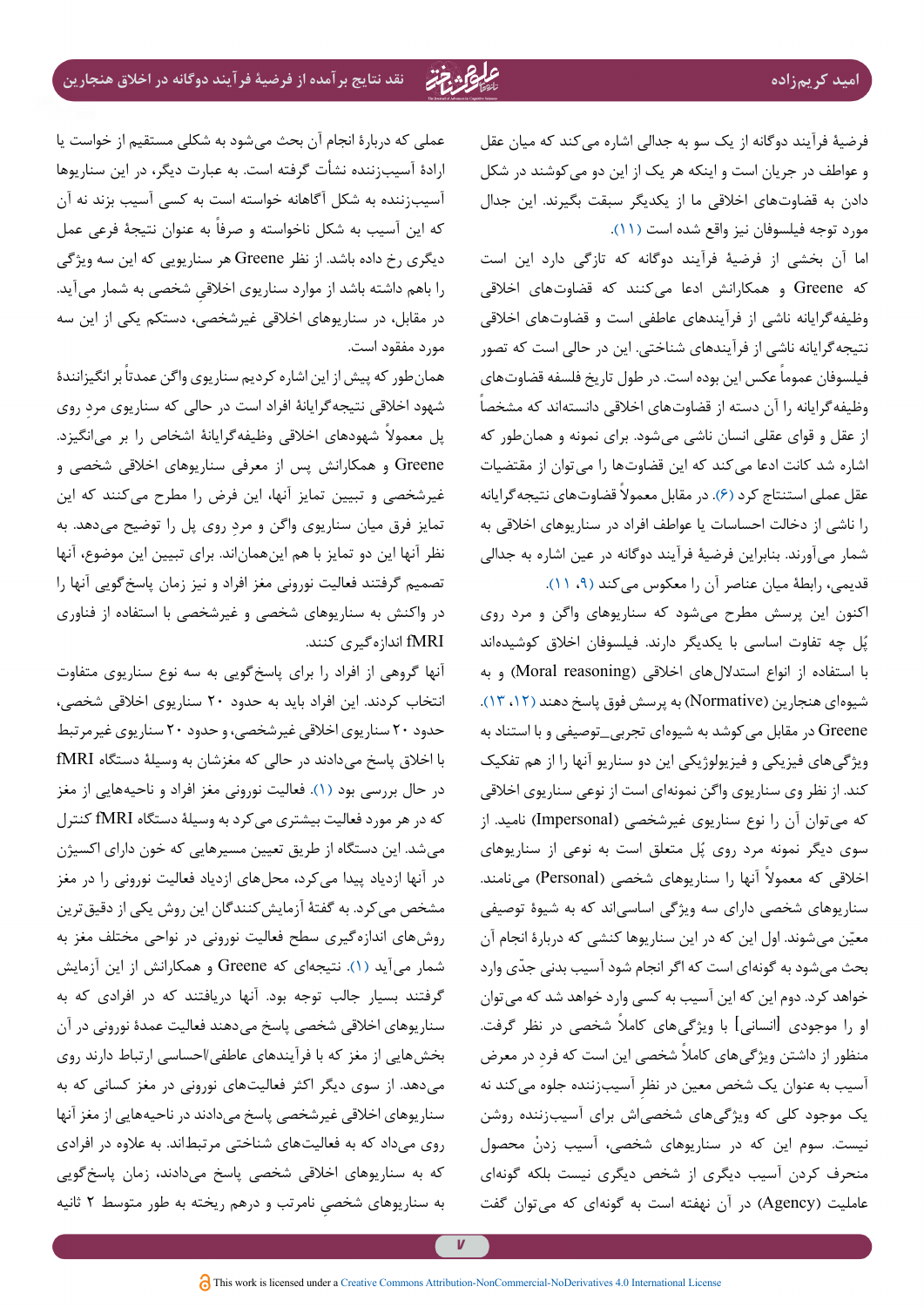بیشتر از زمان پاسخگویی به سناریوهای شخصی مرتب و منظم بود در حالی که این تفاوت زمانی در مورد سناریوهای اخالقی غیرشخصی دیده نمیشد. Greene و همکارانش نتیجه گرفتند که این پژوهشهای تجربی فرضیهٔ فرآیند دوگانه را قویاً تایید می کنند.

تأیید فرضیه فرآیند دوگانه یک نتیجة بسیار مهم دربارة نرماتیویتی یا هنجارمندی اخالق به دنبال دارد. اگر فرضیة فرآیند دوگانه درست ِ باشد هنجارمندی قضایای اخالقی را میتوان از طریق فرآیندهای تجربی یا توصیفی مربوط به وضعیت انسانها در محیط اطرافشان و کنشها و واکنشهایی که برای حفظ بقا یا گریز از خطر انجام میدهند توضیح داد. این امر به معنای فروکاستن هنجارمندی قضایای اخالقی به ویژگیهای طبیعی است که در بحثهای مربوط به فرااخالق آن را طبیعتگرایی تقلیلگرا (Reductive naturalism) مینامند (۱۴). طبیعتگرایی تقلیلگرا یکی از پرمناقشهترین موضوعات فلسفة اخالق معاصر بوده است و از آنجا که آزمایش تجربی Greene و همکارانش تاییدی برای این نوع طبیعتگرایی فراهم میکند باید به دقت مورد بررسی قرار گیرد.

## **یافتهها**

## **نقد استدالل Greene و فرضیة فرآیند دوگانه**

نخستین مالحظهای که در نقد فرضیة فرآیند دوگانه باید مورد توجه قرار گیرد مغالطهای روششناختی است که به عنوان یک مقدمه از سوی Greene و همکاران مفروض گرفته شده است [\)،۸](#page-10-7) [۱۱](#page-10-10)(. چنان که دیدیم Greene و همکارانش از یک سو با استناد به بررسیهای ِ تجربی مغز میان سناریوهای اخالقی محرک واکنشهای نتیجهگرایانه و ِ سناریوهای اخالقی محرک واکنشهای وظیفهگرایانه تفاوت میگذارند (تمایز اول). از سوی دیگر، چنان که شرح داده شد آنها سناریوهای شخصی را از سناریوهای غیرشخصی جدا میکنند (تمایز دوم). این نکته قابلتوجه است که ادعای درستی فرضیة فرآیند دوگانه مستلزم پذیرش آن است که این دو تمایز با یکدیگر اینهمان هستند یا دست کم در جهان واقع مصداقهای آنها همواره بر هم منطبق میشوند. در واقع Greene و همکاران از طریق مفروض گرفتن اینهمانی میان این دو تمایز ادعا می کنند که تمام سناریوهای اخلاقی محرک واکنشهای نتیجهگرایانه، سناریوهای غیرشخصیاند و نیز تمام سناریوهای اخالقی محرک واکنشهای وظیفهگرایانه، سناریوهای شخصیاند. این فرض درست نیست و برای نشان دادن نادرستی آن کافیست سناریویی اخالقی بیابیم که از یک سو محرک واکنشی نتیجهگرایانه باشد و از سوی دیگر ـ بنابر تعریف Greene و همکاران ـ سناریویی شخصی به

شمار آید )[۱۵\(](#page-10-14). به این منظور سناریوی زیر را در نظر بگیرید: پنج نفر روی یک نیمکت چرخدار نشستهاند که در مسیر حرکت یک واگن قطار قرار دارد. قطار به سوی آنها در حرکت است و از آنجا که هیچ مسیر فرعی دیگری وجود ندارد در صورت ادامة حرکت با آنها برخورد خواهد کرد و هر پنج نفر کشته خواهند شد. تنها راه نجات این افراد آن است که نیمکت چرخدار را هل بدهند و از مسیر قطار خارج کنند. اگر نیمکت هل داده شود این پنج نفر را نجات خواهد داد اما در ادامة مسیرش به عابری که در کنار ریل قطار در حال قدم زدن است برخورد میکند و او را میکشد. در اینجا نیز با گزینة کشتن یک نفر برای نجات پنج نفر روبهروایم. آیا هل دادن نیمکت اخلاقاً مجاز است یا نه؟ (۱۳). واضح است که سناریوی نیمکت چرخدار از نوع سناریوهای شخصی است و بنابر ادعای Greene و همکاران باید برانگیزانندة واکنشهای وظیفهگرایانه باشد. با این حال Frances Kamm که خود نخستین بار سناریوی نیمکت چرخدار را مطرح کرده است آن را برانگیزانندة واکنش های نتیجه گرایانه می داند (۱۳). به عبارت دیگر از نظر کَم هل دادن نیمکت اخلاقاً مجاز است. اگر چنین باشد سناریوی نیمکت چرخدار را میتوان مثال نقضی برای یکی از مفروضات Greene و همکاران در تایید فرضیة فرآیند دوگانه به شمار آورد. این نکته قابل َ توجه است که فرنسیس کم مثال نیمکت چرخدار را نه در زمینة بحث فعلی بلکه به منظور دیگری مطرح کرده است اما چنان که نشان دادم میتوان از این مثال برای ابطال اینهمانی تمایز اول و تمایز دوم به عنوان مفروضی بررسی نشده در استدالل Greene به نفع فرضیة فرآیند دوگانه استفاده کرد.

پس از اشاره به این اشتباه روششناختی باید محتوای اصلی استدالل Greene و همکاران را بررسی و نقد کنیم. به این منظور ابتدا باید ادعاهای متفاوت نهفته در استدالل را از یکدیگر جدا کنیم و ببینیم پژوهشهای تجربی Greene و همکارانش چگونه قرار است آن ادعاها را تایید کند و سپس این نکته را بسنجیم که این کار با موفقیت انجام میشود یا نه. به نظر من چهار ادعای متفاوت در پروژة Greene و همکاران مطرح شده است. این چهار ادعا از نظر ارزش صدق مستقل از یکدیگرند به این معنی که پذیرش هیچ یک از آنها منطقاً ما را به پذیرش دیگری ملزم نمیکند. معنای این سخن آن است که برای ً پذیرش هر یک از این ادعاها باید مستقال استداللی به نفع آن وجود داشته باشد. این چهار ادعا به ترتیب عبارتند از:

ادعای اول: شهودهای نتیجهگرایانه با فعالیت بخشهای شناختی مغز همراهاند و شهودهای وظیفهگرایانه با فعالیت بخشهای عاطفی مغز همراهاند.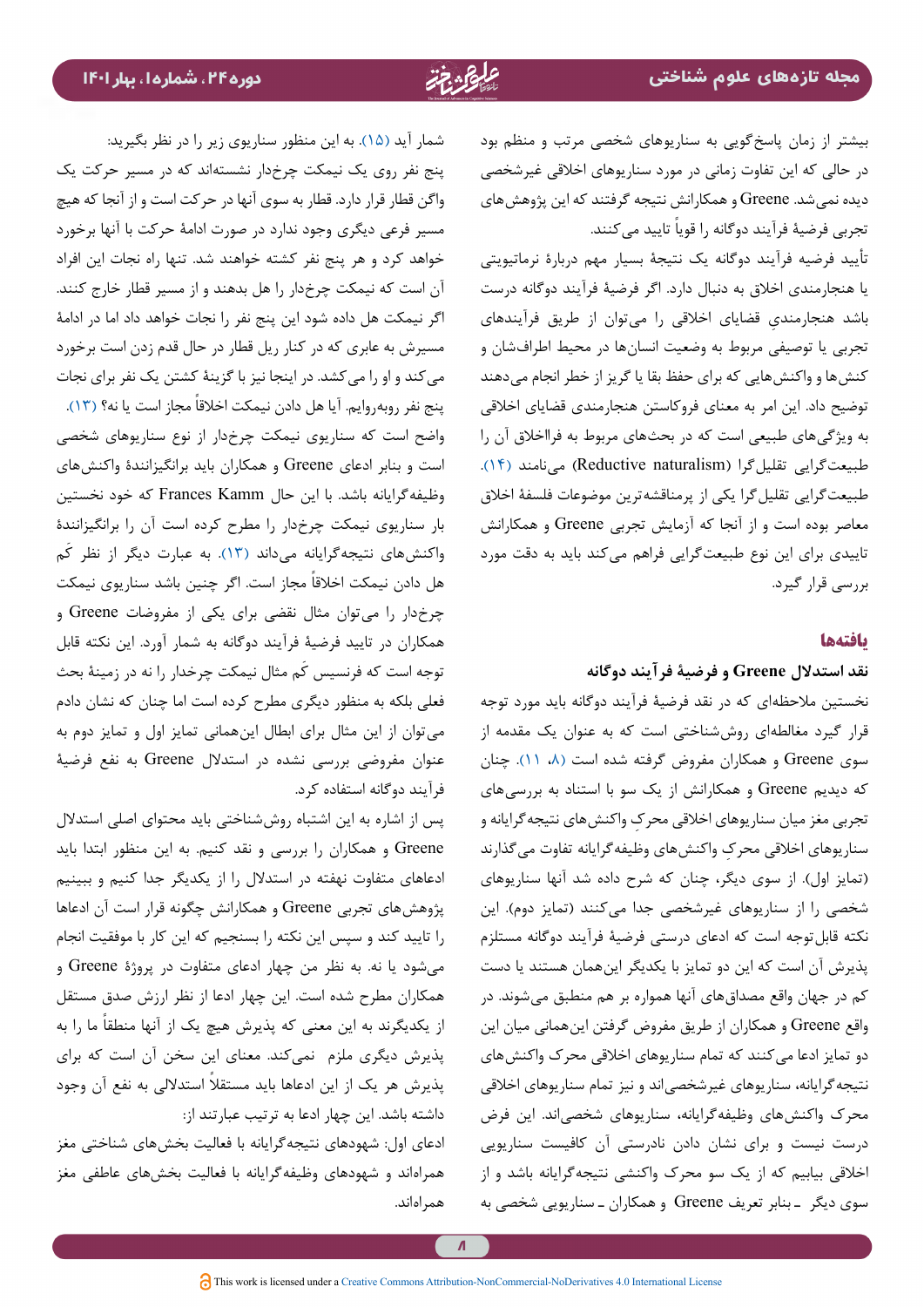ادعای دوم: شهودهای نتیجهگرایانه از نظر اخالقی مهم/مربوطاند. ادعای سوم: شهودهای وظیفهگرایانه از نظر اخالقی بیاهمیت/ نامربوطاند.

ادعای چهارم: ادعای چهارم: »باید« از »است« قابل استنتاج است. در ادامه استداللهای برآمده از پژوهش Greene و همکاران را به نفع هر یک از این چهار ادعا بررسی و نقد میکنم.

بررسی ادعای اول: به نظر من آزمایش تجربی Greene و همکاران به گونهای که توصیف شد درستی ادعای اول را تایید میکند. با این حال درباره ادعای اول باید به دو نکته توجه کرد. نخست این که صدق ادعای اول هیچ لطمهای به نظریههای وظیفهگرا در اخالق نمیزند و از سوی دیگر نمیتوان آن را شاهدی به نفع نظریههای نتیجهگرا در اخالق به شمار آورد. دوم این که صدق ادعای اول مستلزم صدق ادعاهای دیگر نیست و بنابراین برای پذیرش آن ادعاها باید دالیل مستقل دیگری ارائه کرد.

بررسی ادعای دوم و سوم: برای سنجش ادعای دوم و سوم ابتدا باید ببینیم پژوهش Greene و همکاران چگونه قرار است این ادعاها را تایید کند. به این منظور ابتدا سعی میکنم نشان دهم که پروژه Greene را چگونه میتوان به شکل استداللی به نفع ادعای دوم و سوم بازسازی کرد. پروژة Greene به این صورت میتواند تعبیر و بازسازی شود که شخص در سناریوی واگن با شرایط معینی روبهرو میشود و تحت تأثیر آن شرایط شهودهای نتیجهگرایانه او فعال میشوند و او را به قضاوتی نتیجهگرایانه درباره موقعیت اخالقی پیش رویش رهنمون میشوند. سپس سناریوی واگن به سناریوی مرد روی پل تغییر مییابد و در این سناریوی جدید شهودهای وظیفه گرایانه شخص فعال می شوند و او را به قضاوتی وظیفهگرایانه میرسانند. استداللی که Greene و همکاران ممکن است در اینجا اقامه کنند این است که عواملی که به سناریوی واگن اضافه میشوند و آن را به سناریوی مرد روی پل تبدیل میکنند عناصری هستند که به اخالق نامربوطاند و اهمیت هنجارین ندارند. میتوان دید که چاق بودن مرد روی پل و افتادن او در مسیر واگن برای حفظ جان پنج نفر دیگر در عین حال که به ساختار نتیجهگرایانه سناریوی اول آسیبی وارد نکرده شهودهای وظیفهگرایانه شخص را تحریک کرده است. این سخن به این معناست که اضافه شدن عناصری به سناریوی اول که از نظر اخالقی و هنجاری نامربوط هستند، قضاوت نتیجهگرایانه شخص را به قضاوتی وظیفهگرایانه تغییر داده است. بنابراین از آنجا که شهودهای وظیفهگرایانه شخص تحت تاثیر عناصری که به لحاظ هنجارین نامربوط بودهاند تغییر یافته است، نباید آن شهودها را جدی گرفت و به عالوه شخص باید همان شهودهای

نتیجهگرایانه را که در سناریوی اول فعال شده بودند به لحاظ اخالقی جدی بگیرد. به گفتة Greene« دالیل خوبی در دست داریم که فکر کنیم شهودهای اخالقی وظیفهگرایانه ما بازتابدهنده عناصری هستند که از نظر اخالقی نامربوط به شمار میآیند و بنابراین نباید این احتمال را که چنین شهودهایی به قضاوتهای اخالقی صادق منتهی شوند چندان جدی گرفت» ([۱۱](#page-10-10)).

حال باید ببینیم استداللی که به صورت فوق بازسازی کردیم میتواند ادعا های دوم و سوم را حمایت کند یا نه. پاسخ من آن است که این استدالل آن ادعاها را حمایت نمیکند. استداللی را که برای نشان دادن این امر عرضه می کنم استدلال جابهجایی (order-changing argument) مینامم. بر اساس استدالل جابهجایی فرض کنید ابتدا سناریوی مرد روی پل را به شخص نشان دهیم و او در مواجهه با این سناریو شهودی وظیفهگرایانه پیدا کند و تحت تأثیر این شهود به قضاوتی وظیفهگرایانه درباره موقعیت اخالقی مربوط به این سناریو برسد )واضح است که Greene و همکاران بروز شهودهای وظیفهگرایانه را در مواجهه با سناریوی مرد روی پل تأیید میکنند). سپس همان شخص را در مواجهه با سناریوی واگن قرار میدهیم و او در این وضعیت تحت تاثیر فعال شدن شهود های نتیجهگرایانه درباره موقعیت اخالقی سناریوی واگن قضاوتی نتیجهگرایانه خواهد داشت. سپس به شخص میگوییم عناصری که به سناریوی مرد روی پل اضافه شدند و آن را به سناریوی واگن تبدیل کردند از نظر هنجارین بیاهمیتاند زیرا به نظر میآید این که دو شاخه در مسیر واگن قرار داشته باشد یا یک شاخه و نیز این که شخصی که برای نجات بقیه قربانی میشود از باالی پل جلوی واگن بیفتد یا واگن در مسیر خود به او برخورد کند ساختار وظیفهگرایانه سناریوی اول را تغییر نداده و در نتیجه از نظر هنجارین بیاهمیت بودهاند. بنابراین شخص تحت تاثیر عواملی از نظر اخالقی بیاهمیت و نامربوط قضاوت وظیفهگرایانه خود را به قضاوتی نتیجهگرایانه تغییر داده است. در این صورت میتوان نتیجه گرفت که شخص باید به شهود و قضاوت وظیفهگرایانه خود پایبند بماند و شهود و قضاوت نتیجهگرایانه خود را از نظر اخالقی جدی تلقی نکند. در اینجا در ادعایی موازی با ادعای نقل شده از Greene میتوان گفت بر اساس استدالل جابهجایی دالیل خوبی در دست داریم که فکر کنیم شهودهای اخالقی نتیجهگرایانه ما بازتابدهنده عناصری هستند که از نظر اخالقی نامربوط به شمار میآیند و بنابراین نباید این احتمال را که چنین شهودهایی به قضاوتهای اخالقی صادق منتهی شوند چندان جدی گرفت .به عبارت دیگر استدالل جابهجایی نشان میدهد که از طریق استدالل موازی میتوان به نفع نقیض ادعاهای دوم و سوم استدالل کرد. از آنجا که این دو استدالل به نتایجی متناقض منتهی میشوند و از سوی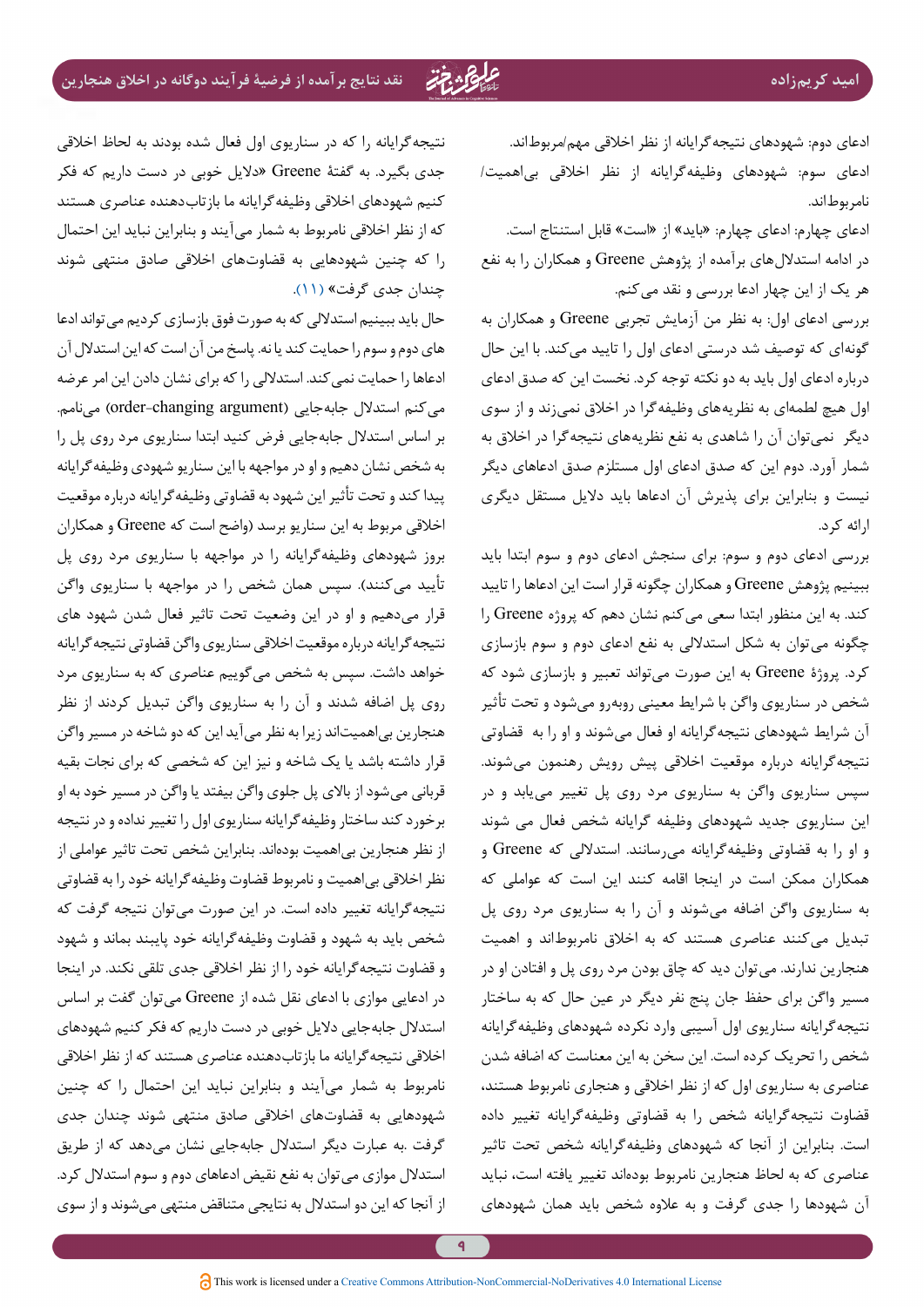دیگر به نظر میآید معیاری برای ترجیح یکی از آنها به دیگری در اختیار نداریم، باید هر دو استدالل را کنار گذاشت.

در اینجا ممکن است این پرسش مطرح شود که جابهجا کردن ترتیب معرفی دو سناریو ممکن است تغییری در استدالل ایجاد کند یا نه. در پاسخ به این پرسش باید به دو نکته توجه کرد. نخست آن که بنابر ادعای Greene و همکاران عناصری که به سناریوی واگن اضافه میشوند و آن را به سناریوی مرد روی پل تبدیل میکنند از نظر اخالقی نامربوط به شمار میآیند. پذیرفتن این ادعا به این معنا است که اضافه کردن یا کم کردن عناصری که از نظر اخالقی نامربوط به شمار میآیند، وضعیت اخالقی سناریو را تغییر نخواهد داد. این سخن بدین معناست که آغاز کردن از سناریوی مرد روی پل و رسیدن به سناریوی واگن از طریق کم کردن عناصر اخلاقاً نامربوط، تغییری در وضعیت اخلاقی سناریو و استدالل برآمده از آن ایجاد نخواهد کرد. بنابراین میتوان گفت که جابهجا کردن ترتیب معرفی دو سناریو نباید مشکلی برای استداللی که در این مقاله ارائه شده است ایجاد کند. نکته دوم آن است که به نظر میآید آغاز کردن از سناریوی مرد روی پل و تبدیل آن به سناریوی واگن از طریق کم کردن عناصر اخلاقاً نامربوط، از نظر روششناختی به شیوه Greene و همکاران مزیت دارد. دلیل این مزیت آن است که شهود افراد درباره سناریوی مرد روی پل -مبنی بر هل ندادن مرد- قوی تر از شهود افراد در سناریوی واگن - مبنی بر تغییر مسیر واگن به سوی یک نفر- است. بنابراین آغاز کردن از سناریوی مرد روی پل به لحاظ روششناختی نقطه آغاز بهتری است.

بررسی ادعای چهارم: در تاریخ فلسفه امکان استخراج »باید« از »است« همواره مسألهای مناقشه برانگیز در میان فیلسوفان بوده است. در فلسفه اخالق این پرسش مطرح است که هنجارمندی اخالقی )normativity Ethical )چیست و چه نسبتی با امور واقع جهان )Facts )دارد. یکی از هدفهای مهم طبیعتگرایان اخلاقی - (Moral naturalists) که Greene نیز در زمرة آنهاست- آن بوده است که نشان دهند هنجارمندی اخالقی را در نهایت میتوان از امور واقع طبیعی استخراج کرد یا به آن امور فروکاست. اگر ادعاهای دوم و سوم Greene و همکاران درست باشد این نتیجه از آنها به دست میآید که یک هنجار یا «باید» اخلاقی ز مشاهداتی صرفاً توصیفی (یعنی صرفاً مربوط به امور واقع) استخراج شده است و این دقیقا معادل است با هدف مورد نظر طبیعتگرایی اخالقی.

همانطور که از طریق استدالل جابهجایی نشان دادم، درستی ادعاهای دوم و سوم را نمیتوان پذیرفت زیرا همان روشی که برای نشان دادن صدق آن ادعاها به کار میرود میتواند برای اثبات صدق نقیض آنها نیز به کار

گرفته شود. از نظر معرفت-شناختی نتیجة استدالل جابهجایی این خواهد بود که باید باور به درستی ادعاهای دوم و سوم را تعلیق (suspend) کنیم. اما عالوه بر این میتوان نشان داد که استدالل Greene و همکاران مرتکب مغالطة مصادره به مطلوب (beg the question) شده است. مغالطة مصادره به مطلوب عبارت از این اشتباه است که شخص نتیجهای را که قرار است با استفاده از یک استدالل اثبات کند، جایی در مقدمات آن استدالل به صورت فرض پذیرفته باشد. در این صورت نتیجة استدالل چیزی جز تکرار یکی از فرضیات استدالل -که از پیش پذیرفته شده است- نخواهد بود. Greene و همکاران در استداللی که ارائه کردهاند در میان مقدمات توصیفی برآمده از پژوهش تجربی، مقدمهای هنجارین را پذیرفتهاند و سپس با کمک این مقدمه گزارهای هنجارین را در نتیجة استدالل وارد کردهاند. آن گزارة هنجارین که به صورت مفروض در میان مقدمات استدالل پذیرفته شده است عبارت است از این گزاره که »عناصری که با اضافه شدن آنها به سناریوی واگن این سناریو به سناریوی مرد روی پل تغییر یافته و متناظر با آن شهودهای نتیجهگرایانه شخص به شهودهای وظیفهگرایانه دگرگون شده است عناصری هستند از نظر هنجارین نامربوط و بیاهمیت«. فارغ از این که درستی این گزاره را بپذیریم یا نه این نکته واضح است که این گزاره گزارهای هنجارین است به این معنی که از مشاهدات صرفاً توصیفی و تجربی برنیامده بلکه مستلزم قضاوتی درباره ارتباط یا عدم ارتباط برخی از امور واقعی با گزارههای اخالقی است.

بنابراین مقدمات استدالل Greene و همکاران یکسره از احکام توصیفی و تجربی تشکیل نشده بلکه -چنان که اشاره شد- مقدمهای هنجارین نیز در میان آنها وجود دارد. این امر نشان میدهد که حکم هنجارین موجود در نتیجه استدلال از مقدماتی صرفاً توصیفی حاصل نشده و بنابراین ادعای چهارم نیز نادرست است.

## **نتیجهگیری**

از آن چه در این مقاله گفته شد می توان نتیجه گرفت که اولاً آزمایش های تجربی Greene و همکاران درباره فرضیه فرایند دوگانه و نتایج حاصل از آن در بردارنده نتایج متفاوتی است و بنابراین برای ارزیابی کار او و همکارانش باید این نتایج متفاوت را از یکدیگر جدا کرد و هر یک را به طور مستقل مورد نقد و بررسی قرار داد. در این مقاله پس از معرفی فرضیه فرایند دوگانه و توضیح روش آزمایشهای تجربی Greene و همکارانش نشان دادم که چهار ادعای متفاوت برآمده از این پژوهش را باید از یکدیگر جدا کرد. ادعای اول از این میان تنها ادعایی است که آزمایشهای تجربی او و همکارانش میتواند آن را تایید کند. بر اساس